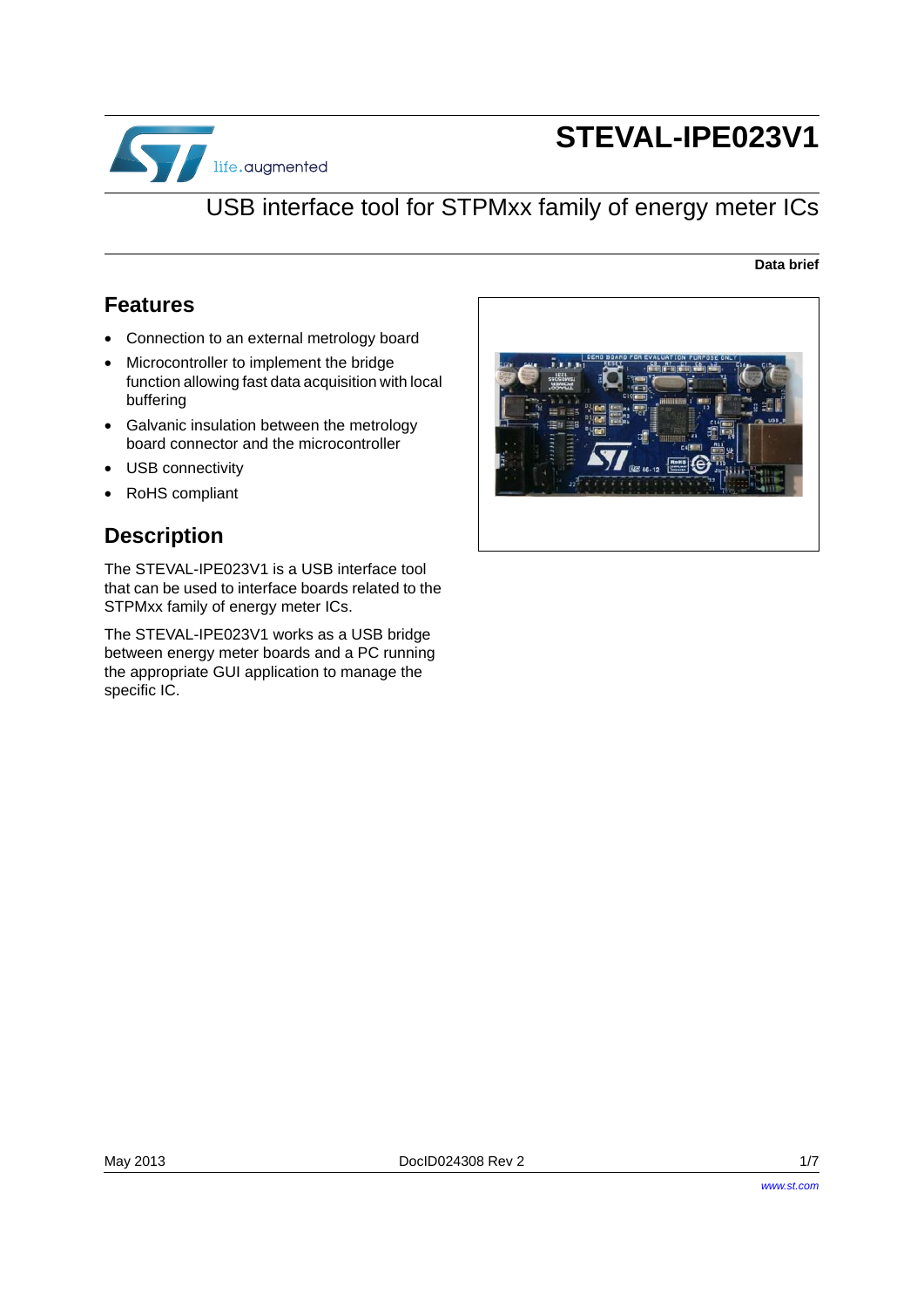## **1 Schematic diagrams**



**Figure 1. TOP**

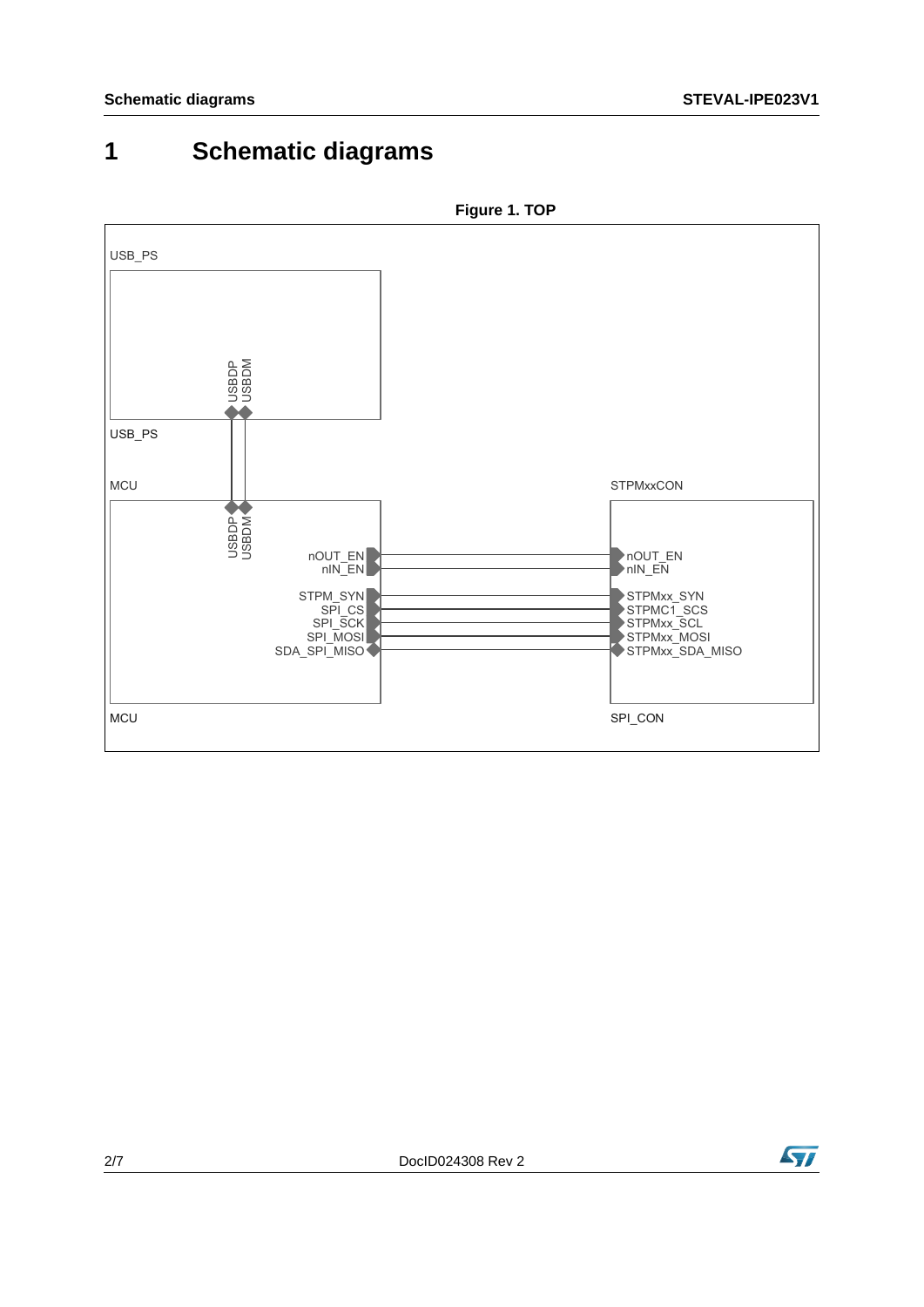



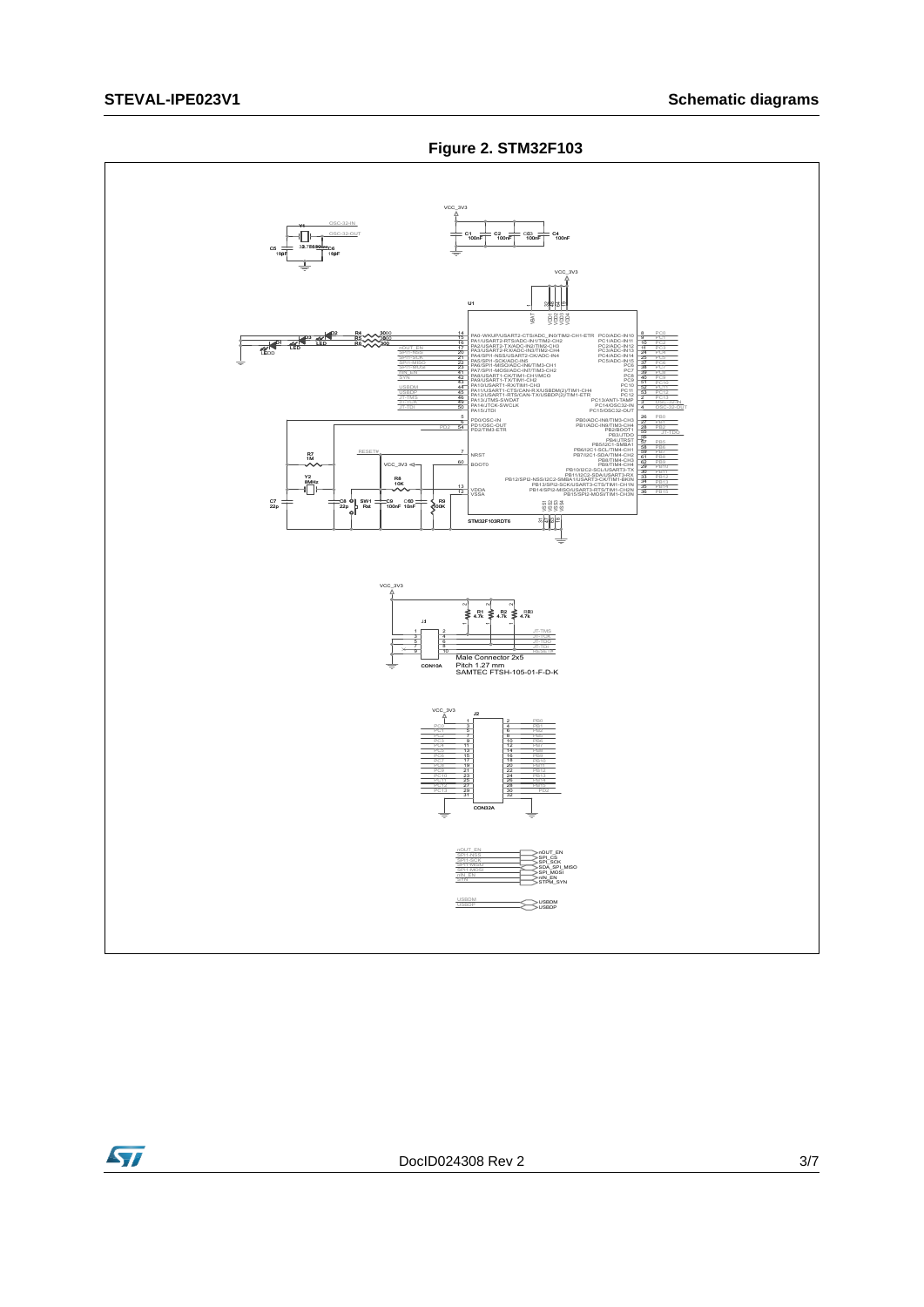### **Schematic diagrams**



**Figure 3. STPMxx connections** 

Figure 4. USB and power supply

DoclD024308 Rev 2

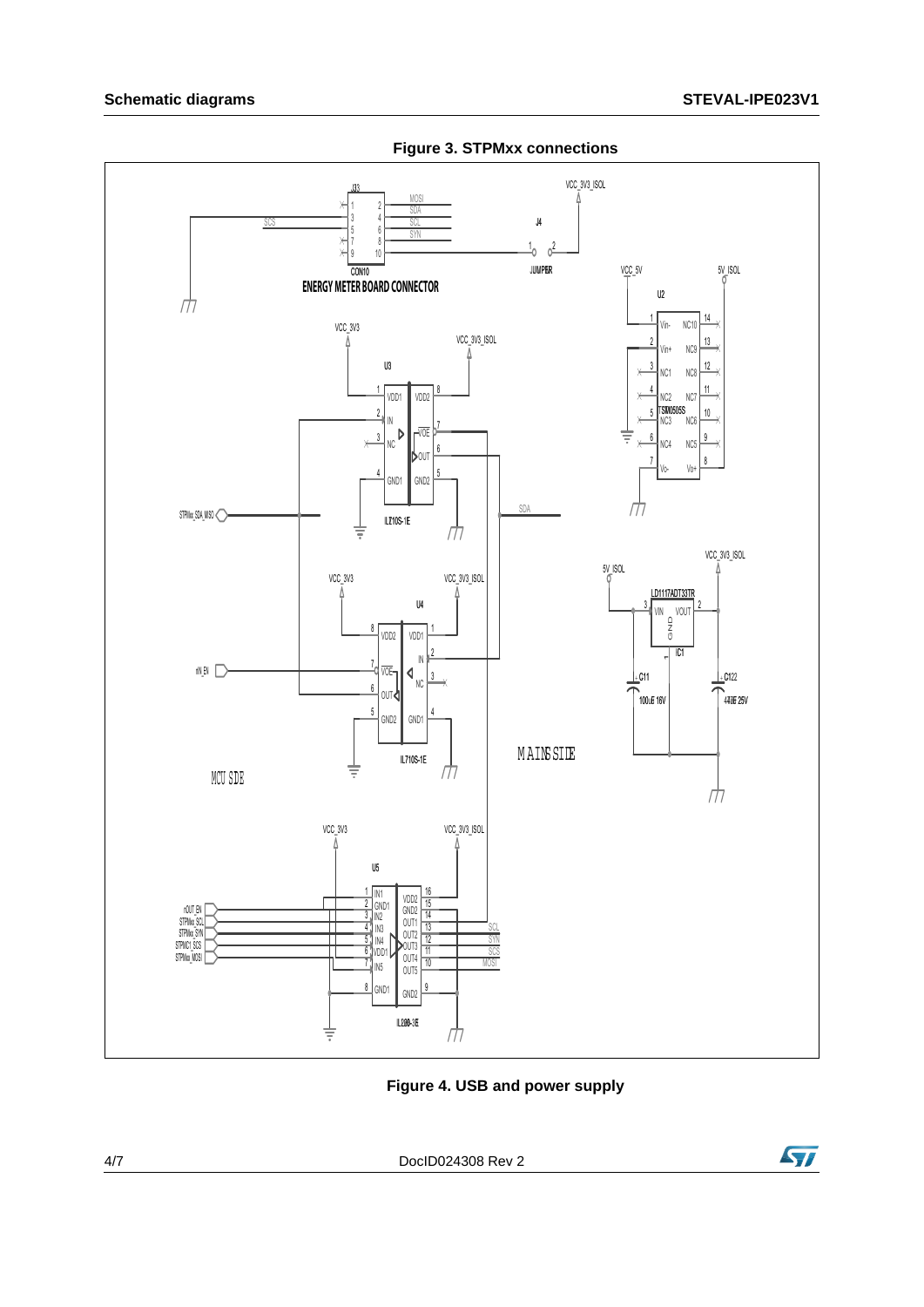



DoclD024308 Rev 2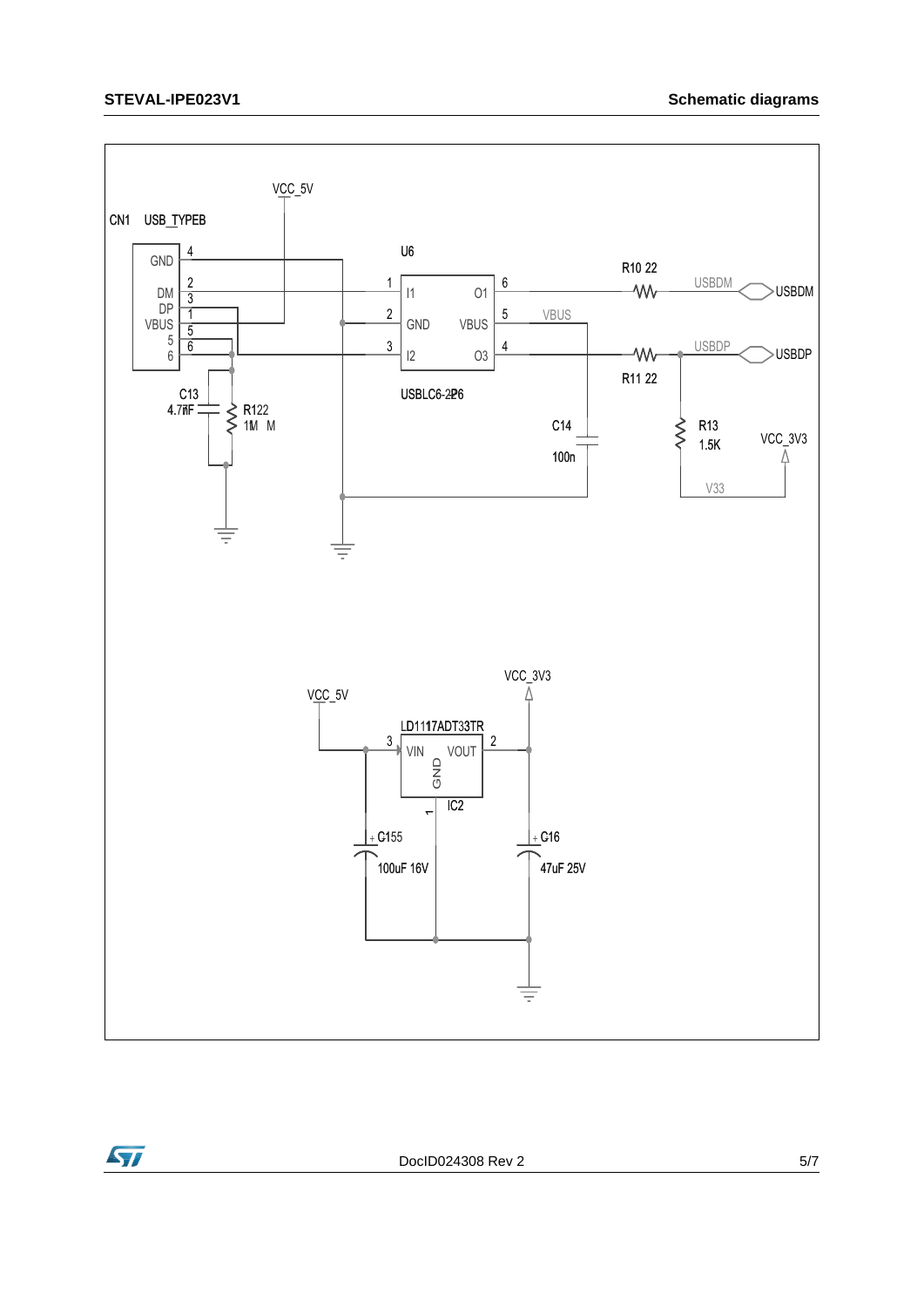## **2 Revision history**

| Table 1. Document revision history |
|------------------------------------|
|------------------------------------|

| Date        | <b>Revision</b> | <b>Changes</b>        |
|-------------|-----------------|-----------------------|
| 07-May-2013 | -               | First public release. |